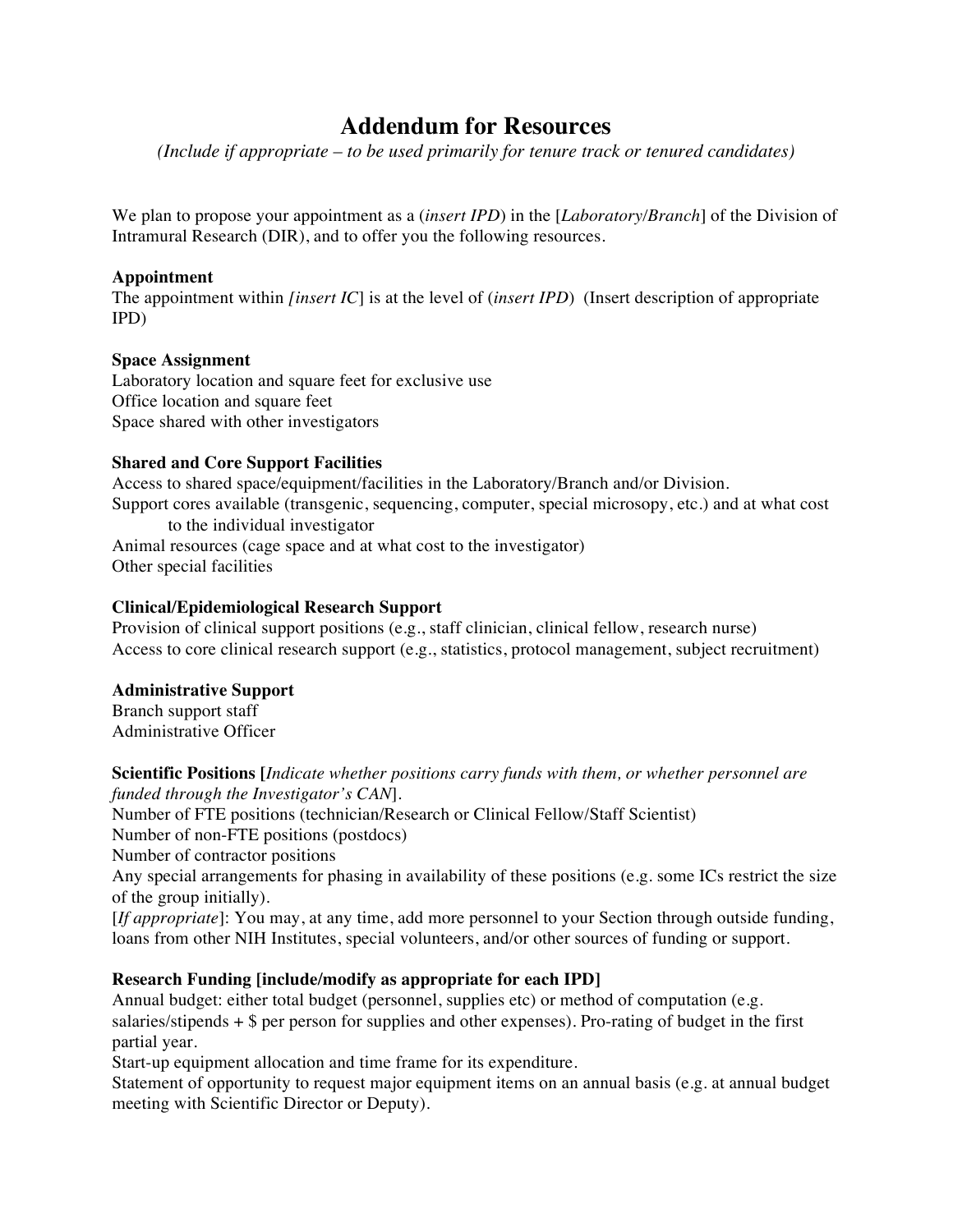While every effort will be made to provide the stated resources on a continuing basis circumstances may necessitate some adjustments of your annual budget. You will be notified in writing, as early as possible, of such changes and the reason for them.

### **Tenure Criteria and Process (include for tenure-track appointments)**

Appointment to this tenure-track position signifies both our commitment to supporting the development of your career and our expectation that you will manage a research program, develop important presentations and publications on this research, train and mentor personnel who work with you, and contribute to the overall research program of the IRP and the NIH. We anticipate that with continued outstanding progress in your position, you will continue on the tenure track, with an initial two-year appointment that will be renewed yearly, up to a maximum of [six/eight] years. An additional year is provided for family reasons without the need for DDIR approval. [*Modify as appropriate for Commissioned Corps, reset-the-clock provisions, clinical or epidemiology investigators*]. This maximum time will begin on the date of the official personnel action pertaining to your appointment/conversion to the tenure track.

Criteria for evaluation of tenure candidates are listed in "The Tenure-Track Program of the National Institutes of Health" and are available on line at https://oir.nih.gov/sourcebook/tenure-nih-intramuralresearch-program/criteria-tenure-nih.

You will be given an annual oral and written evaluation by your [*Laboratory/Branch*] Chief and meet at least annually with the [Scientific Director/Designee]. In addition, your Laboratory/Branch Chief and I will work with you to identify a second mentor/mentoring committee to help guide your career development. You will be evaluated by the Board of Scientific Counselors (BSC) once approximately mid-term, and once in the final year of your tenure track. The BSC will recommend that you be continued on the tenure track, removed from the tenure track, or considered for tenure. The tenure review process is initiated by the [*Laboratory/Branch*] Chief and Scientific Director, who will request that the IC Promotion and Tenure Committee solicit outside letters on your behalf from distinguished scientists and make a recommendation to the Scientific Director. If the Scientific Director agrees to support you for a tenured position, your tenure nomination will be presented to the NIH Central Tenure Review Committee chaired by the Deputy Director for Intramural Research, who will make the final decision on tenure. The tenure decision process will take approximately one year following initiation by your [*Laboratory/Branch*] Chief.

If you are not considered for tenure, or do not receive tenure, your [*Laboratory/Branch*] Chief may resubmit your credentials if your allotted [six/eight] years has not elapsed, or you may be informed that you will not be tenured at the NIH. Under the latter circumstances, you may be permitted, depending on your performance and the availability of funds, to continue your research program up to one year while you search for another position.

### **Personal requirements**

Proposed Base salary: \$XXX,XXX Proposed one-time recruitment bonus or moving expenses [*as applicable*]: \$XX,XXX Benefits: Standard Federal Package

The position proposed for you is a [*full-time/part-time fraction\_\_\_\_*] [excepted Civil Service/PHS Commissioned Corps] appointment [*under an appointment mechanism known as Title 42*]. The proposed salary is comparable to that of other similar scientists at [*IC*] and is governed by pay scales